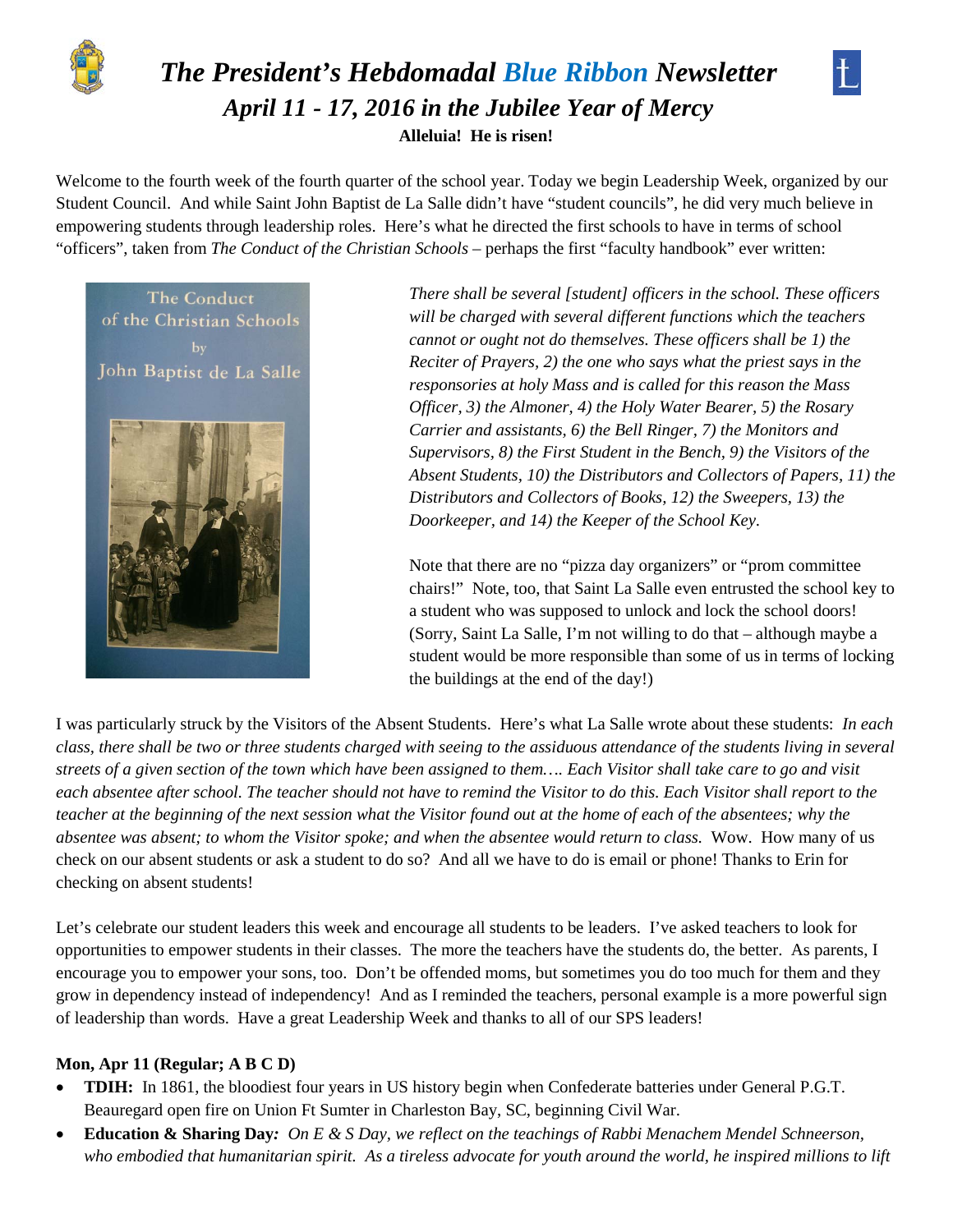*the cause of education, to practice kindness and generosity, and to aspire toward their highest ideals. His enduring legacy lives on in those he touched, and today, we resolve to carry forward his dedication to service and scholarship.*

- **International "Louie Louie" Day:** From the LLD website: *Today provides an annual opportunity to celebrate the song that has been called best party song of all time, has been recorded more times than any other rock song in history, and was very nearly declared the official state song of Washington State*. *Why April 11? It's the birthday of Richard Berry, the man who composed Louie Louie.* Now, if we could just understand the lyrics!
- **National Pet Day:** I have no pets (other than peeves); be extra kind to yours today!
- **World Parkinson's Disease Day:** In Parkinson's, nerve cells that deliver the neurotransmitter dopamine to other cells are reduced in numbers. As cell death spreads to ever larger parts of the brain, more centers are affected. This results in an aggravation of motor and non motor disorders. We pray for a medical cure for this dreaded scourge.
- **LA Tech Engineering & Science Day Field Trip**
- **Challenge Night:** The annual "Battle of the Sexes" between SPS & SSA takes place tonight in good natured fun and competition. This is NOT a sexist thing and we're not about to turn it into one.

## **Tue, Apr 12 (Assembly; E F G A)**

- **DEAR Day:** "Drop Everything and Read," designed to remind all to make reading a priority activity in their lives. Let's all observe this day! Students: do SSR today!
- **National Be Kind to Lawyers Day**. We wish our SPS community lawyers a very pleasant day.
- **National Licorice Day**: Enjoy if you wish; I'm not a fan.
- **Mothers Club**: Executive Board meets at 8:30; B of Directors at 10
- **Track:** JV Meet in Slidell
- **Golf at Beau Chene in Northshore League play**
- **Baseball:** JV & Varsity at Covington (4:30 & 6:30)

#### **Wed, Apr 13 (Regular; B C D E)**

- **Mass at 7 am. I encourage students to attend.**
- **TDIH:** In 1742, George Friedrich Handel's *Messiah* (NOT "The Messiah") debuts in Dublin. What a masterpiece!
- **TDIH:** 1743, Thomas Jefferson, our third president, the main author of the Declaration of Independence, and the accomplisher The Louisiana Purchase, was born in Shadwell, VA.
- **National Scrabble Day:** Get out the old Scrabble Game and enjoy while listening to Handel! A double treat!
- **Leadership Breakfast (by invitation; 7:45 in cafeteria)**
- **Baseball:** 9<sup>th</sup> at Mandeville
- **Track:** Varsity at F'Bleau
- **LA Student of the Year Competition:** Six seniors in the whole state of LA will meet in Baton Rouge today for competition as the Student of the Year. Our own John Cresson is one of them. We wish John the best and, as far as we are concerned, he is the S of the Y!
- **Mother-Son Dinner** (6:30 in the BAC)

#### **Thu, Apr 14 – (Assembly; F G A B)**

- **Global Day to End Child Sexual Abuse***:* Over 40 countries (including 35 US states) have agreed to promote this day. *It is estimated that more than 300,000 children around the world are sexually abused a year, many by close relatives or people they know and trust. Experts state that one in four girls and one in six boys will experience sexual abuse by their eighteenth birthday. A majority of victims are under the age of ten.* We pray for an end to this tragedy!
- **International Moment of Laughter Day**: To celebrate this day, tell jokes or do funny things that cause people to laugh. Just a smile is not a good enough. Successful participation in this day results in whole-hearted laughter.

*Caleb & Grant assist Father Matt at mass last week*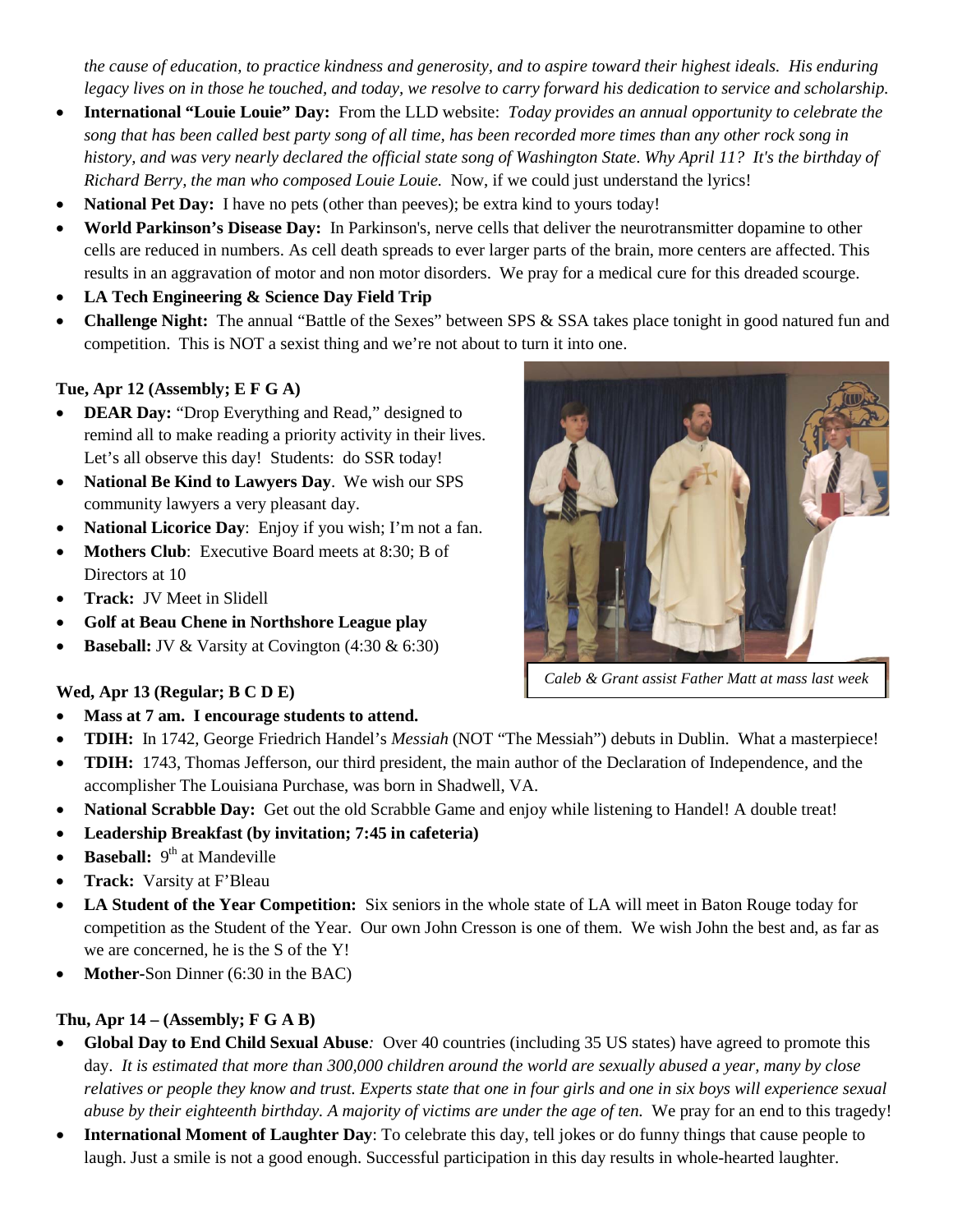- **National Dolphin Day:** Celebrate the dolphin today! Watch clips of "Flipper" on You Tube! Am I the only one who remembers the TV show "Flipper?"
- v **TDIH:** In 1865, John Wilkes Booth, an actor and Confederate sympathizer, fatally shoots President Abraham Lincoln at a play at Ford's Theater in Washington.
- v **TDIH:** In 2011, the entire SPS school community participated in the **Centennial March to the Courthouse** from school to St. Tammany Justice Center.This was an outstanding event. The Committee, chaired by then SPS mom Shawn Reed, had assembled a stellar cast of dignitaries to honor our students and school. We remain very grateful.
- v **Leadership Guest Speaker Assembly**
- v **Student Council Elections (1st Block)**
- **Baseball: JV** & Varsity v. Ponchatoula (4 & 6:30)

# **Fri, Apr 15 (Double Assembly; C D E F)**

- **TDIH:** The "unsinkable" RMS Titanic sinks after hitting an iceberg on its maiden voyage, killing 1,517 people.
- **TDIH:** In 1865 Abraham Lincoln, the 16th president of the US, dies. Shot by John Wilkes Booth at Ford's Theater in Washington the night before, he lived for 9 hours before succumbing to the severe head wound he sustained.
- **Rubber Eraser Day:** We all make mistakes! Where would we be with erasers? If only we could erase all the mistakes in our lives, not just the ones written in pencil on paper.
- **World Art Day:** Celebrate art on the anniversary of Leonardo da Vinci's birthday in 1452! Check out da Vinci's art (including The Last Supper & The Mona Lisa) on a search engine of your choice.
- **Student Council Year in Review / Election Results Assembly (am)**
- **Golden Jubilarian & 2016 Alumni Induction Ceremony (pm)**



*Varsity Bowling Wolves interviewed on radio last week.*

# **Sat, Apr16**

• **National Librarian Day:** Be nice to a librarian today!

• **National Healthcare Decisions Day**: Today promotes the importance of advance care planning, educating all to express health care wishes through the use of advance directives and health care power of attorney documents, and to encourage health care providers and facilities to honor those wishes. The Archdiocese of New Orleans has worked very closely with LAPost (the Louisiana Physicians Order for Scope of Treatment) on developing information for Catholics on end of life care issues. These are not always easy

discussions, but important ones. I've done my "end of life" planning – although I hope my wishes won't be heeded anytime soon.

- **Baseball:** JV & Varsity at Slidell (11 & 1:30)
- **Lacrosse:** JVB & Wolf Squad at Bayou Bash; Varsity in Quarterfinal Playoff Round
- **San Francisco New Orleans Christian Brothers District Day:** 31 Christian Brothers from throughout our province will gather at SPS today to celebrate our Mission and our Brotherhood. Please pray for us as we face our increasing age and diminishing numbers.
- **Alumni Crawfish Cookoff**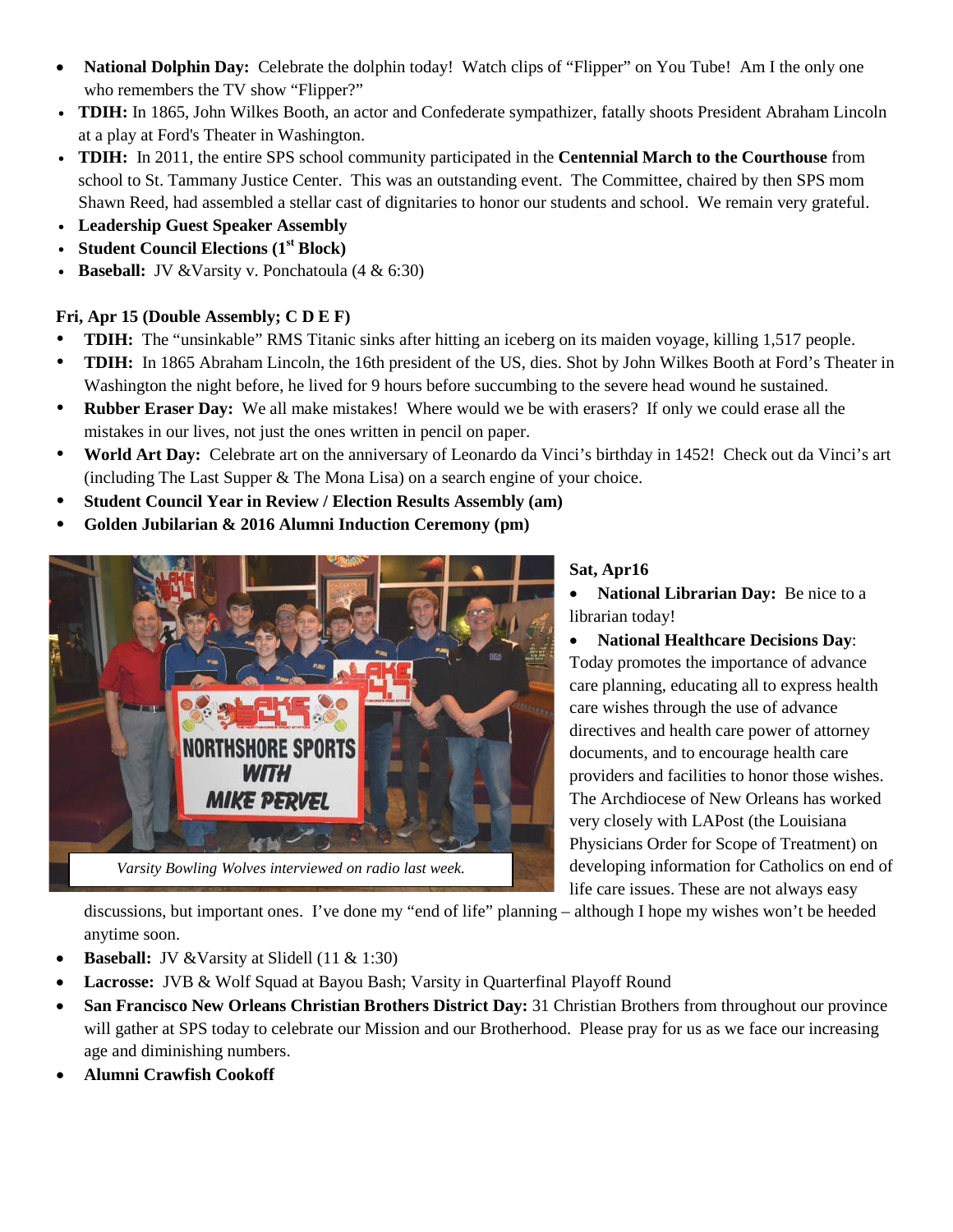## **Sun, Apr 17**

- **TDIH:** In 1970, with the world anxiously watching, *Apollo 13*, a U.S. lunar spacecraft that suffered a severe malfunction on its journey to the moon, safely returns to Earth.
- **National Blah, Blah, Blah Day**: The intent of this day is to do things that people have been nagging you to do.
- **National Haiku Poetry Day** is a celebration of the genre of haiku, poetic form whose origins date back a millennium in Japan. Write some haiku today – a 17 syllable poem divided into 3 lines of 5, 7, and 5 syllables, and employing highly evocative allusions and comparisons, often on the subject of nature or one of the seasons. Some examples: **Five syllables here Let's speak only in The cool wind blowing**

**Are you happy now? That's ridiculous. Calming my wild soul**

**Seven more syllables there Haikus for the entire day. Immersed in nature's beauty**

• **TDIH:** Ford Motor Company officially unveils the Ford Mustang automobile.

## **Musings on Last Week:**

- **Mass:** Thanks to all who helped make the Founder's Feast Day mass so wonderful. We are grateful to SPS alumnus, Father Matthew Johnston '03 for celebrating mass for us.
- **Manresa:** A spiritual experience for the 14 young men who made the 24 hour silent retreat with no phones, texts, or communication with the outside world.
- **Foreign Language Festival:**  Lobos represented us well on Fri at SLU.



*Wolves prepare to depart for Manresa for 24 hours of silent retreat.*

- **Mu Alpha Theta:** Thanks to Pam Cullen, Susan Jordan and Karen Hebert who brought our Fighting Math Wolves to convention last week, where they did very well. Thanks, too, to Trevor Watkins for driving the bus.
- **ACT:** A problem-free administration on Sat.
- **Tennis:** 6-0 win against Salmen
- **Golf**: I know the Wolves played and did well, but I don't have specifics. Geaux Golf Wolves!
- **Baseball:** Varsity district win against F'Bleau & lost to Hammond & Northshore. JV beat F'Bleau & Northshore
- **Track**:  $1<sup>st</sup>$  Place by a mile in the Parish Meet!
- **Crescent City Classic – Second Try:** Careful reader Myrle Wiggins pointed out that I omitted some SPS runners in last week's note about the CCC. So I'll try it again: Spencer Albright (31<sup>st</sup>), alum Pat Gavin (37), Evan Hendry (62), Jonathan Bertucci (63), alum Doug Fields (92), alum Brian Lozes (93), Patrick Elliott (100), Stephen Schlottman (101), alum Chris Pool (243), alum Eddie Montreuil (288), Frankie Durio (349), Henry Elliott (350), Henry Englehardt (future wolf) (471), alum Stephen Englehardt (474), & Zach Taylor (489). SPS was well-represented in the Top 500!
- Wolves on Wheels traveled to Alabama for competition. While they didn't win, the students felt it was a great experience since it proved that the boys' cars actually ran and performed well!
- **Covington Garden Club** named SPS as Garden of the Month! The sign is posted by the main oak tree. Thanks, Botanical Wolves and Maintenance Staff, for keeping our property so beautiful.
- **Statue Cleaning:** A group of students (Patrick Napier, Colin Sullivan & Chris Weintritt), supervised by Brother Jeffrey, cleaned and waxed the Sacred Heart statue in Founder's Circle & the Marian Statue in front of the theater. They look great. Many thanks.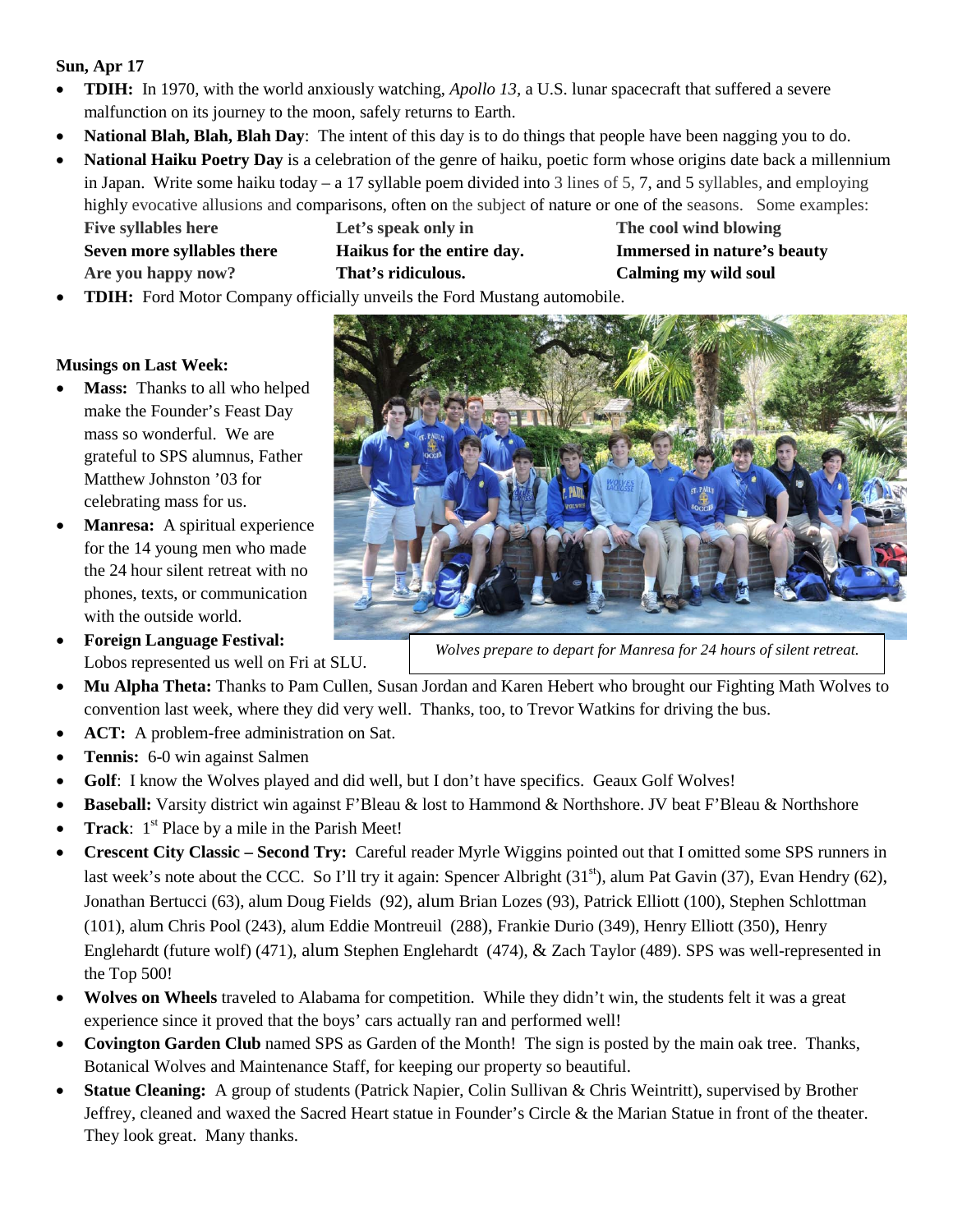• **Pack Time:** I enjoyed seeing my Wolf Pack again, as it had been some time since we last met. I hope your son told you about the Ted Talk on GRIT. It was great! Watch the six minute video and then have a discussion with your son. Here's the link: [http://www.ted.com/talks/angela\\_lee\\_duckworth\\_the\\_key\\_to\\_success\\_grit](http://www.ted.com/talks/angela_lee_duckworth_the_key_to_success_grit)

**Teens and Binge Drinking:** The National Institutes of Health released a new study last year at the beginning of April. It's worth reminding ourselves of the key finding*: Adolescent binge drinking can disrupt gene regulation and brain development in ways that promote anxiety and excessive drinking behaviors that can persist into adulthood.* Read the full story at<http://www.nih.gov/news/health/apr2015/niaaa-02.htm>

**Stuff the Bus:** Again this year, the six Catholic schools in Western St. Tammany (Saint Paul's, Saint Scholastica, Archbishop Hannan, Saint Peter, Our Lady of the Lake and Mary Queen of Peace) will have a Stuff the Bus food drive on Tuesday, April 26, for the Covington Food Bank. Saint Paul's will supply the bus and driver, which will visit each of the schools and load whatever canned food donations that have been collected. Last year, we literally (OK, I hate the word "literally" but it makes a point here!) "stuffed the bus" and hope to do so again this year. Thanks!

**Junior-Senior Prom:** The Junior Senior Prom will be held Saturday, April 30 from 7:30 until 11:30. St. Paul's Juniors and Seniors who wish to go need to read the Prom Information form found on Edline or in room 107. The signature form should be returned with payment no later than Wednesday, April 27. Photo order forms are available in room 1

**Application Letters:** More unedited snippets from our newly admitted wolves:

- *I like how you have enough time between periods to use the restrooms and socialize with friends.*
- *It's no wonder that your school was awarded the Blue Ribbon of Excellence.*



*Thanks to the Botanical Wolves, irises decorate our Garden of the Month campus*

- *I really didn't think high school would come this fast but I really feel I am making the right decision.*
- *I promise I will not disappoint you while wearing the blue and gold!*
- *I cannot wait to be a Wolf.*

**Best Private Northshore HS:** For the second consecutive year*, Sophisticated Woman Magazine* has named Saint Paul's as Best Private High School on the northshore. We are honored. We will be featured in April edition of the periodical.

**Louisiana Income Tax Tuition Deduction:** Under LA Revised Statute 47:297:10, those with children in private and parochial schools who file LA income tax returns are allowed a deduction for tuition and other qualifying expenses. Don't forget to take advantage of this benefit for the 2015 tax year. The Archdiocesan lobbyist feels the statute appears somewhat vulnerable for 2016 given the state's fiscal condition.

**March Madness Came to Saint Paul's 50 Years Ago Article:** If you didn't read Shiela Stroup's article about the longest basketball game ever by SPS students in our gym 50 years ago, here's the link. It's a fun read: [http://www.nola.com/living/index.ssf/2016/04/recalling\\_march\\_madness\\_during.html#incart\\_river\\_index](http://www.nola.com/living/index.ssf/2016/04/recalling_march_madness_during.html#incart_river_index)

**Summer at Camp Abbey:** As many of you will have heard by now, Camp Abbey was included in the flooding which struck much of the north shore on Friday, March 11th. The extent of the damage to the camp and the anticipated repair time has yet to be determined, but they remain optimistic. The Archdiocese is committed to getting the camp up and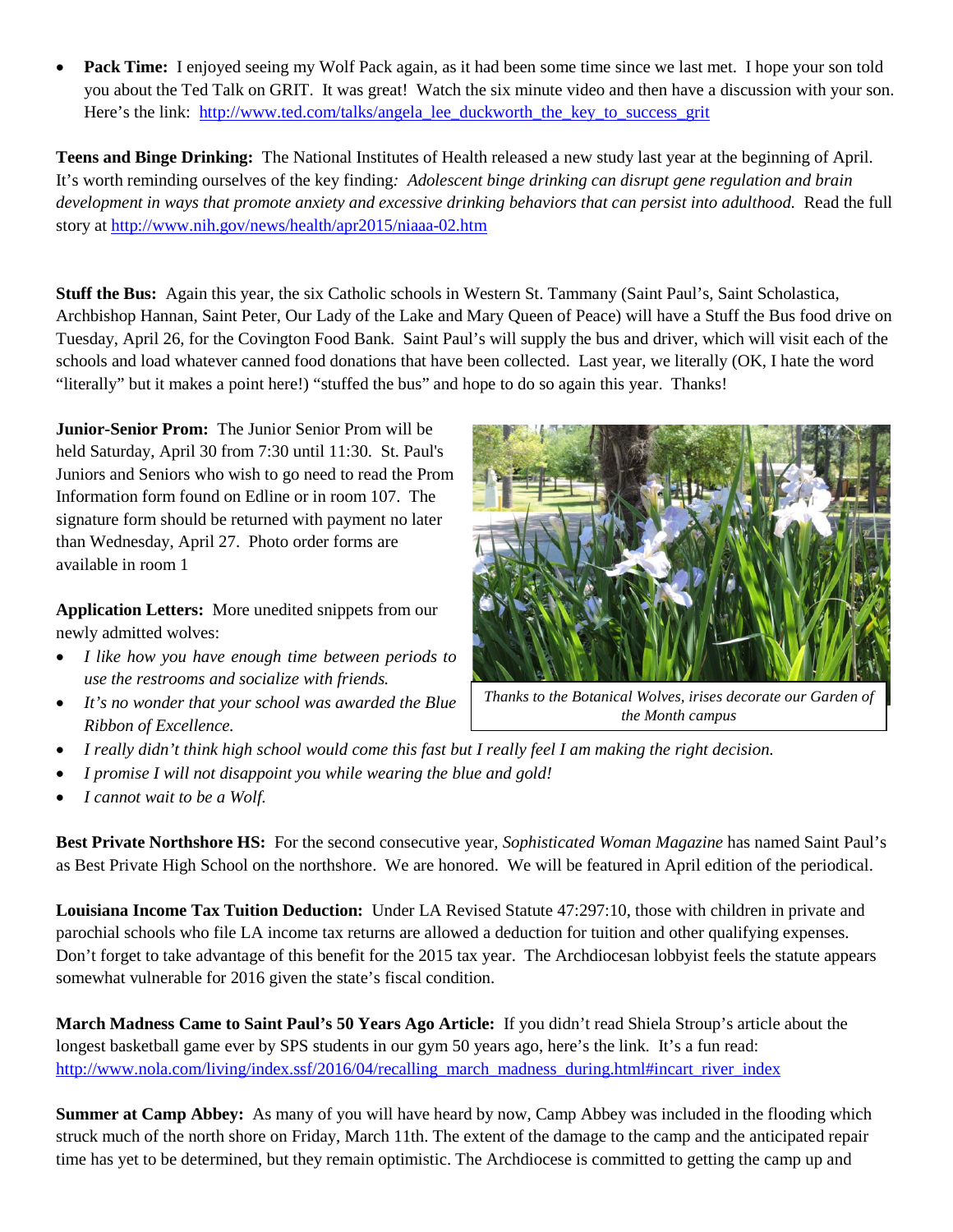running as quickly as possible. For now, they ask for your prayers as they work to restore this sanctuary for the young people of our Archdiocese. Camper registration and staff applications are still being accepted at this time. Visit the website at www.campabbey.com

**Mary, Queen of Peace Parish Confirmation Program** begins April 25. Sophomores from MQP Parish who wish to be confirmed during their junior year should register soon. Call MQP for info.

*Suit Up for the Future* is a free, three-week legal institute, during which students attend an abridged law school session, field trips to law schools and courts, and an internship consisting of shadowing at area law offices and courts. The 2016 program, sponsored by the Louisiana State Bar Association, will be held in New Orleans from June 13 - July 1. Here's the link for more information: *<http://files.lsba.org/documents/Diversity/2016SuitUpflyer.pdf>*

**SPS/SSA Challenge Night** is Monday, April 11 from 6:00PM until 8:00PM in the new gym at St. Paul's. This event is open to all 8th through 12th grade students at SPS and SSA. Admission for St. Paul's students is \$2 which will be donated to the State Student Council Charity "Clefts for a Cause." Students may bring a canned good for the Food Bank and pay \$1 instead. Water and snacks will be available for purchase.

**The SSA Benedictine Players** would like to invite everyone to their production of "Seussical," running April 14th at 7:00 pm, April 16th at 7:00 pm and April 17th at 2:00 pm. Based on the works of Dr. Seuss, your favorite characters, including the Cat in the Hat, Horton the Elephant and all of the Whos of Whoville, have been lovingly brought to life in this fantastical, magical, musical extravaganza! Tickets can be purchased on SSA's website[, www.SSAcad.org,](http://www.ssacad.org/) or by calling 985-892-2540 ext. 127.

## **Senior Graduation Information:**

- Monday and Tuesday, May  $2 \& 3$ : regular schedules for seniors; full days of school
- Wed, May 4: two exams in the morning; graduation practice in the afternoon; dismissal following practice
- Thu, May 5: two exams in the morning; graduation practice in the afternoon; dismissal following practice
- Fri, May 6: one exam in the morning followed by short graduation practice and distribution of caps, gowns, and graduation ceremony tickets. **Each senior will be issued EIGHT (8) tickets. The tickets are handed directly to the senior on this day. We are not responsible for lost tickets and they will not be replaced. Tickets and caps/gowns will NOT be issued to any student who still has an obligation to the school.**
- Mon Thu, May 9 12: seniors **do not** report to school unless they are coming for an awards ceremony or AP Exam
- Fri, May 13 Academic Awards Ceremony at 8 am. Seniors getting awards are expected to attend.
- Sat, May 14: the  $105<sup>th</sup>$  commencement exercises of The Saint Paul's School; 4 pm in the Briggs Assembly Center. Doors will open at 3 and **admission is by ticket only**. The beautiful ceremony, within the context of a Catholic mass, lasts about two hours.
- Note: Everything seniors need to know for graduation will be part of a printed set of instructions given to them on Friday, May  $6<sup>th</sup>$ . I'll also email a copy to senior parents.



*Students read Prayers of the Faithful at last week's mass in honor of Saint John Baptist de La Salle.*